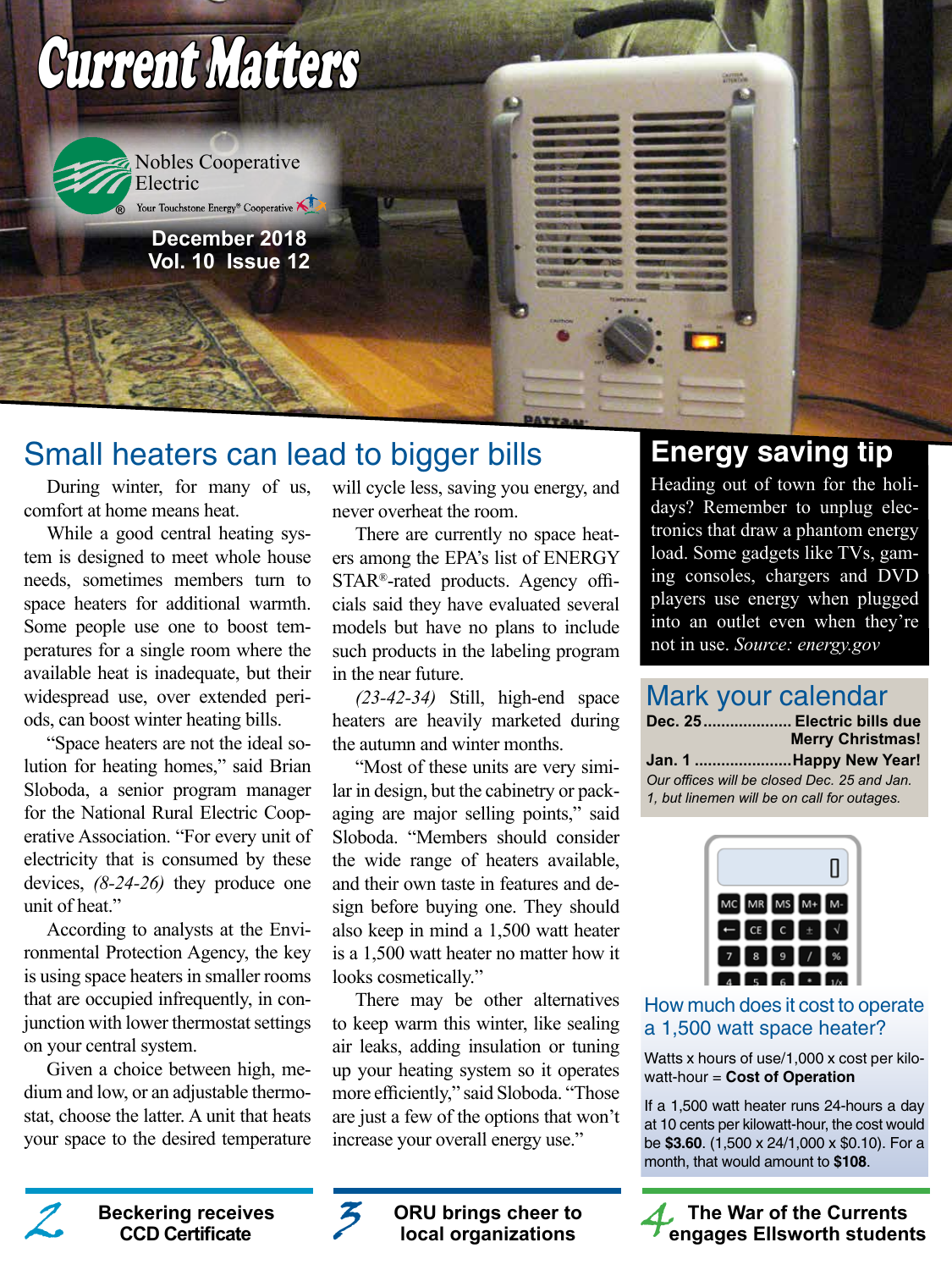

# **Happy Holidays from NCE!**

### November Auto Pay Winner: Michael Bousema

Take a minute to sign up for Auto Pay and you may win a \$25 bill credit. A winner is chosen each month.



# Spot your location number in Current Matters

Find your location number (as it appears on your monthly electric bill) in this issue and you will receive a \$10 credit.



To distribute a prgy and second ses to benefit members and  $\blacktriangleright$  valued by Communities.



# Beckering earns Credentialed Cooperative Director certificate

Director Jerry Beckering earned his Credentialed Cooperative Director (CCD) certificate through the National Rural Electric Cooperative Association (NRECA). Ron Schwartau, NRECA Director, presented *(8-23-8)* Jerry his certificate on November 19. To earn CCD certification, directors complete a series of courses that focus on basic governance knowledge and essential skills required by cooperative directors. Congratulations Jerry on advancing your cooperative governance knowledge!

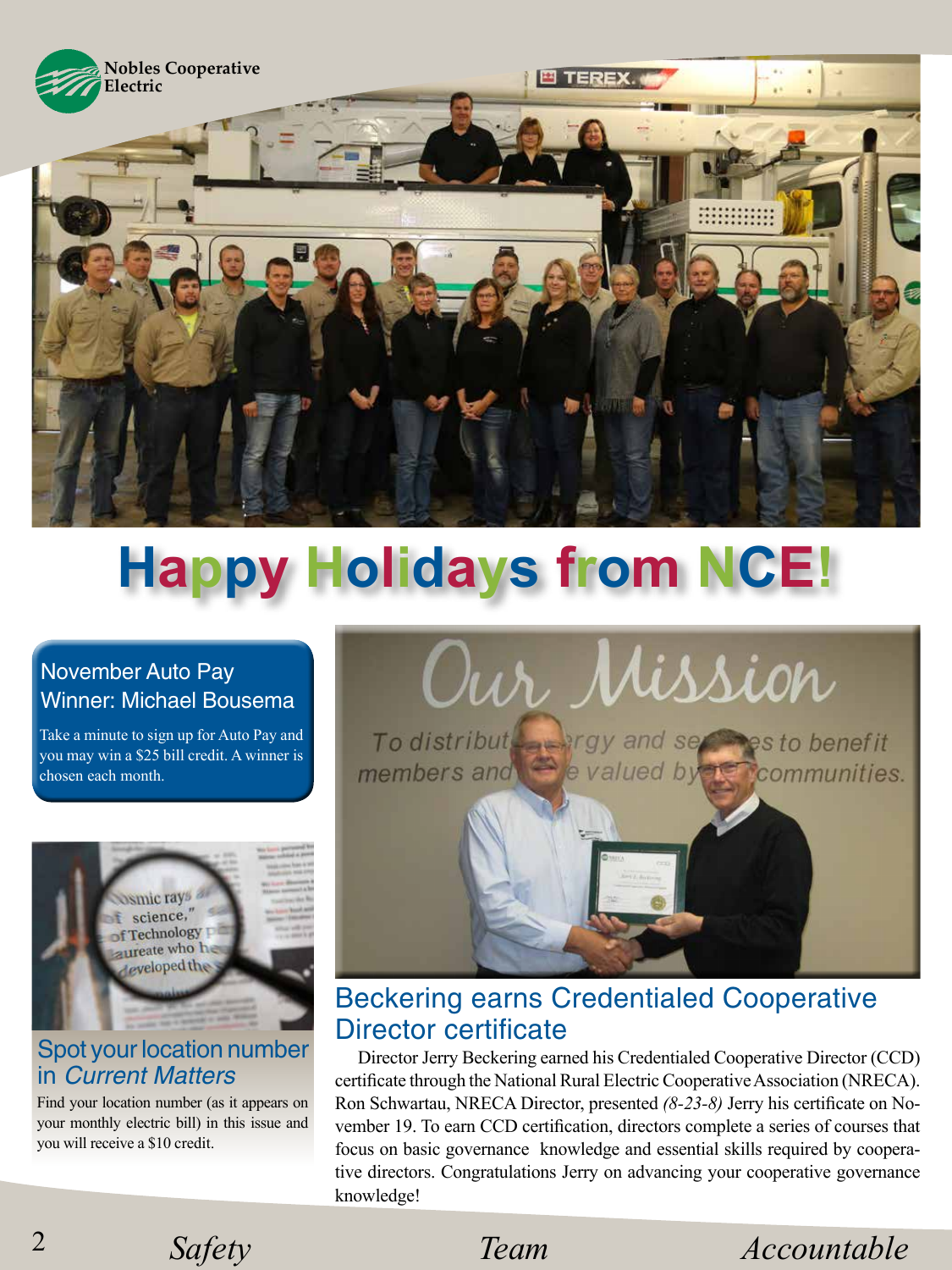

# Operation Round Up brings holiday cheer to local organizations

Nobles Cooperative Electric's **Funding Guidelines** (NCE) Operation Round Up program awarded \$16,050 to 23 community organizations.

Funding for Operation Round Up is donated by members of NCE who round up their monthly electric bill to the nearest dollar amount. Donations averaging only 50 cents a month are making these huge impacts. That's over \$314,000 distributed since the program began! Every penny goes to those in need.

Grant *(31-28-73)* recipients are selected biannually by a committee of cooperative members, with financial donations awarded to nonprofit organizations that improve our local quality of life and help our local communities.

**Contributions are generally made to 501(c)(3) organizations in the following categories:**

- Community service
- Economic development
- Education and youth
- Environment
- Disaster relief

#### **Contributions are generally not made for:**

- Lobbying, political and religious organizations
- Veteran, fraternal and labor organizations
- Fundraising dinners or raffles
- National fund drives

| <b>Organization</b>                      | <b>Amount</b> |
|------------------------------------------|---------------|
| A.C.E. SW MN - Murray Cty.               | \$850         |
|                                          |               |
| <b>Brewster Senior Dining</b>            | 1,000         |
| <b>Chandler Area Quilters</b>            | 300           |
| <b>Community Christmas Baskets</b>       | 600           |
| Fulda Grades K-3                         | 650           |
| <b>Hospice of Murray County</b>          | 950           |
| Junior Achievement - Murray Cty.         | 450           |
| <b>Lake Wilson Fire Department</b>       | 1,350         |
| <b>Monday Morning Quilt Club</b>         | 300           |
| Murray Cty. Central 2nd Grade            | 525           |
| Murray Cty. Daycare Assn.                | 675           |
| <b>Our Savior's Lutheran Quilters</b>    | 300           |
| <b>Reading Community Center</b>          | 1,150         |
| Shetek Area Sportsmen's Assn.            | 350           |
| <b>Sillerud Lutheran Church Quilters</b> | 300           |
| <b>Slayton Fire Department</b>           | 1,300         |
| <b>Slayton United Methodist Quilters</b> | 300           |
| Troop 134                                | 600           |
| <b>True Friends</b>                      | 850           |
| United Way of SW MN                      | 1,225         |
| <b>Wilmont Fire and Rescue</b>           | 825           |
| <b>Worthington Area YMCA</b>             | 600           |
| Worthington - Civil Air Patrol           | 600           |

*Responsive* Transparent

THE THIRSOH